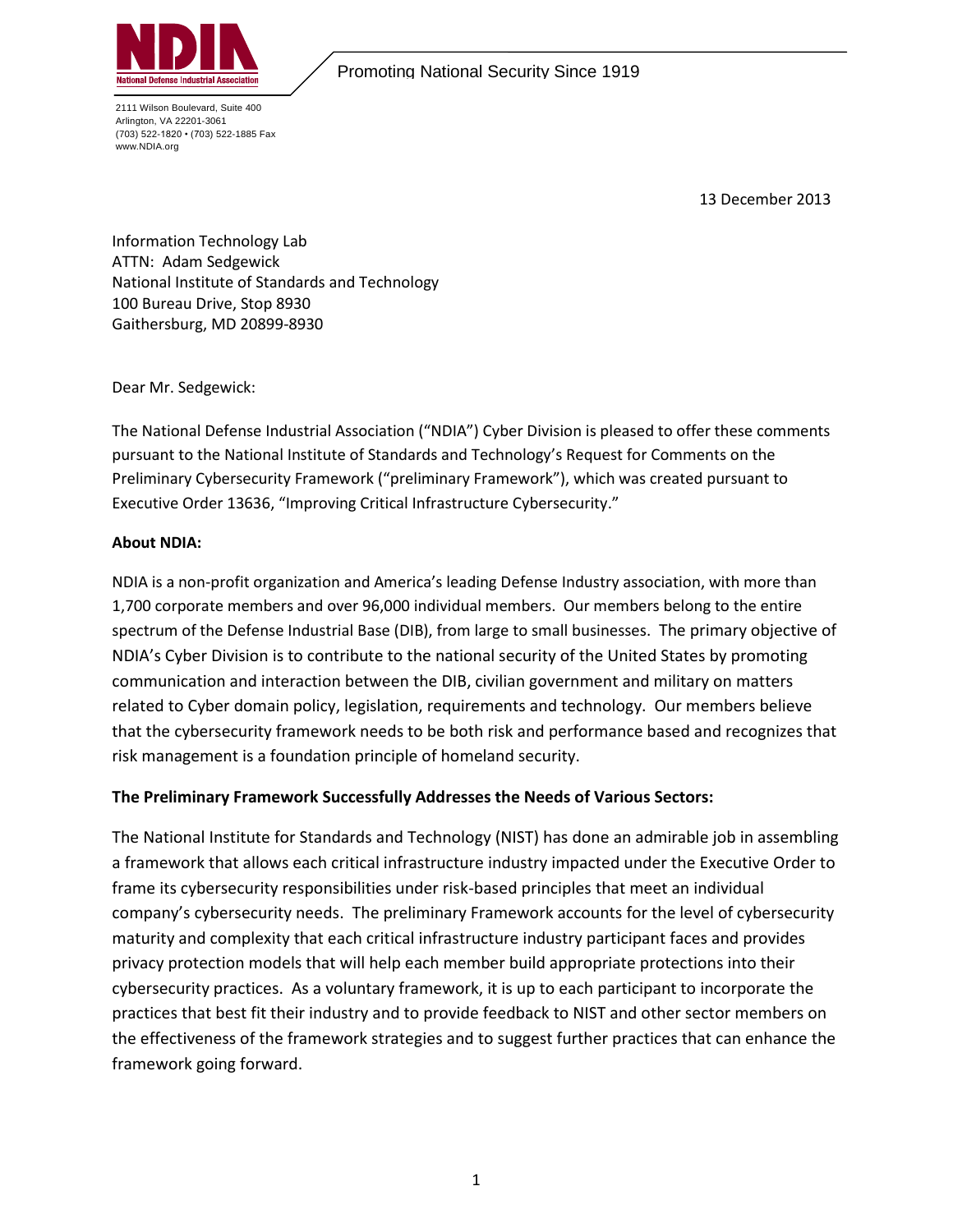

2111 Wilson Boulevard, Suite 400 Arlington, VA 22201-3061 (703) 522-1820 • (703) 522-1885 Fax www.NDIA.org

## **Sharing, Liability Protection, and Incentives Should be Anticipated by the Framework:**

Adoption of the voluntary framework will be made easier by the tiered layers of participation in the Framework Core, allowing an immature organization to create a relevant set of services and processes aligned with their unique operational support needs, and a mature organization to do some form of mapping and gap filling, or confirm the viability of their cybersecurity. Despite all of the good efforts from Private Sector and Government contributors, the Framework is just one component of a predictive cybersecurity process that should also include:

- Effective information sharing between government and private sector partners, including classified information, in real time.
- **Information sharing liability protection to safeguard companies that participate in information** sharing activities in good faith.
- **EXP** Appropriate incentives for companies to develop proactive, preventive and predictive capabilities for cyber defense.

While these three crucial components must be properly addressed by legislation, the preliminary framework should anticipate the implementation of these components in order to avoid drafting a framework that will become dated once legislation is passed. For example, the Framework Core's functions to identify, protect, detect, respond and recover would be enhanced by information sharing. A business following the preliminary framework would not understand that the government may have tools to help manage and/or interpret risk.

# **The Framework's "Voluntary" Purpose should be Emphasized Better:**

The language of the preliminary framework should also be revised to make clear that the framework should not inadvertently create mandatory checklists out of sub-categories as a matter of convenience for a lack of current application experience by end users, regulators or industry associations. This is contrary to the spirit of the NIST framework and Executive Order 13636, which ordered the framework created. In order to avoid unintended consequences from such an approach, we recommend that as implementation proceeds, NIST should also publicly communicate and provide relevant, practical examples of how to apply a tiered approach with detailed explanations of the risk maturity that defines each tier. More mature companies, organizations and agencies may have an existing understanding of the concept, but for less mature companies, organizations and agencies, further feedback could be helpful in order to understand how to scale within the framework.

Among some of our DIB members, there is also a risk that the cybersecurity framework will not be cost-effective and will be disruptive to their businesses if government agencies misinterpret the purpose of the framework. With regard to federal government contracting, the development of the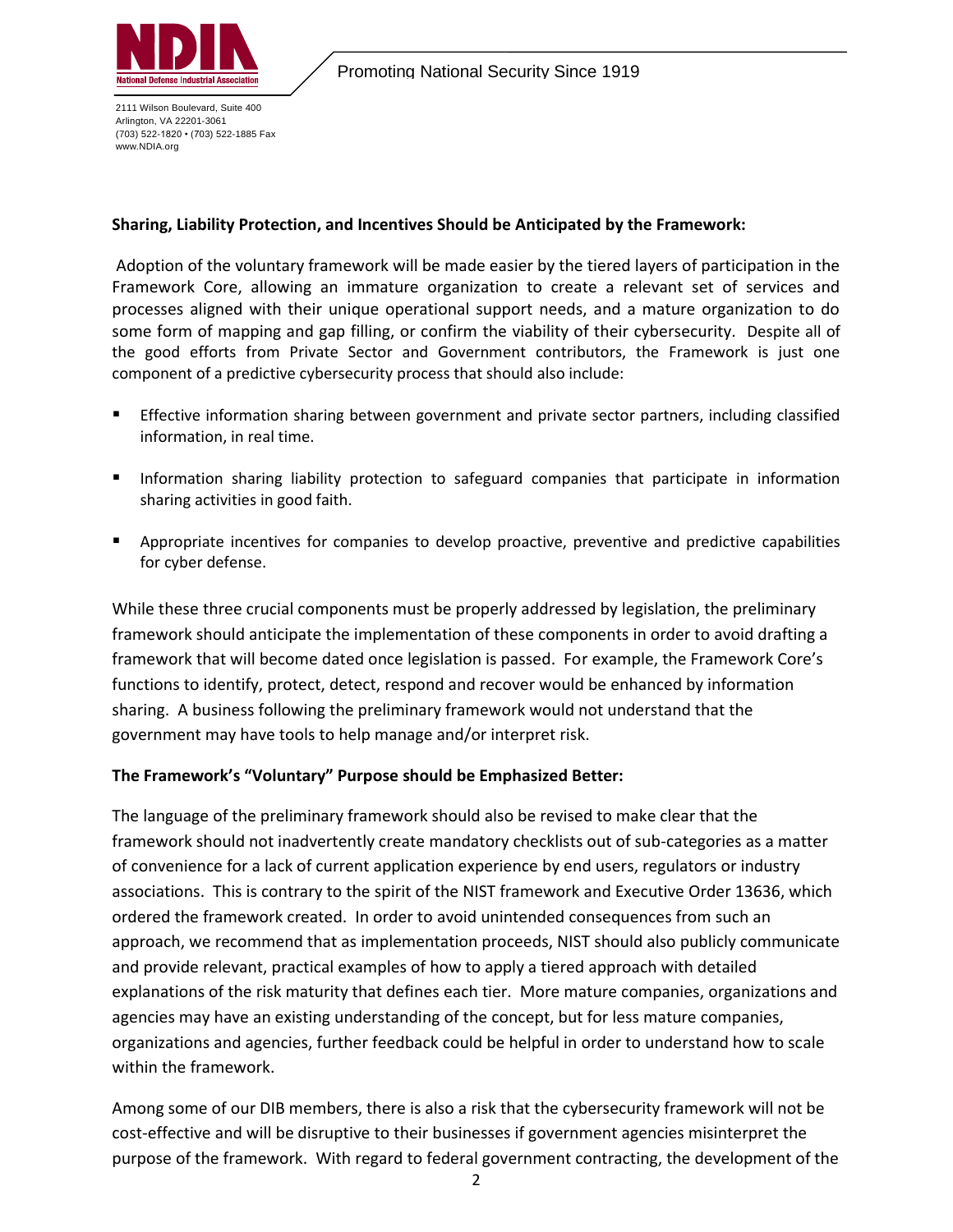

2111 Wilson Boulevard, Suite 400 Arlington, VA 22201-3061 (703) 522-1820 • (703) 522-1885 Fax www.NDIA.org

voluntary framework is a critical first step in developing best practices for cybersecurity and information protection. But we strongly recommend that NIST ensure that the "voluntary" framework envisioned by Executive Order 13636 not become a "mandatory" or "de facto" requirement for future contracts by specifically addressing federal agencies in the framework. The purpose of the framework is to create voluntary best practices at the discretion of *companies* and not federal agencies. Of course, federal agencies seeking to include cybersecurity elements as requirements in their contracts can utilize the framework to determine where the greatest risks lie and create tailored acquisition requirements based on that assessment. This includes assessing what should be flowed to lower tiered subcontractors in the cyber supply chain, what exists within current infrastructure roles, and the government's role in managing and administering contracts with cybersecurity requirements. The framework can thus be the foundation document for referenced best practices (i.e., those in the NIST framework) in which each contract requirement can be verified and validated, but these best practices should serve only as a guide until the requisite acquisition rules are published.

We note that recent DFAR regulations have now set a floor for basic cyber housekeeping for DoD contractors for use in situations where unclassified controlled technical information is residing on or transiting contractor information systems. These regulations were implemented after public comment and are independent of the cybersecurity framework – which is the process that we support. We expect further acquisition rules and best practices to develop over time to meet different cybersecurity contract demands, some of which may align with the NIST framework, but others that may not, for many reasons unrelated to the adoption of a common framework.

# **Other Comments:**

Our members also suggested the following, more detailed, additions to the Framework for NIST's consideration:

- 1. The Framework should specify the roles and responsibilities of operators of critical infrastructure and the suppliers who manufacture the products to minimize misinterpretation that all security lies with "products" and or all security lies with the "operators" of the products.
- 2. In order to better express existing practice, the Framework should reference Building Security In Maturity Model (BSIMM) as a de-facto security standard in its informative reference list.
- 3. To better strengthen cybersecurity, the Framework should promote a continuous improvement process. Not until the Respond and Recover phase is there a reference about improvement and then it does not take into account explicit lessons learned. Nor is there an acknowledgement that when there are organizational changes like a new acquisition or a major change in assets that the organization should determine if the current security posture is still adequate.
- 4. The Framework lacks specific Adoption/Conformity guidelines. Such guidelines would provide organizations with a standard process to assess the maturity of its implementation of the